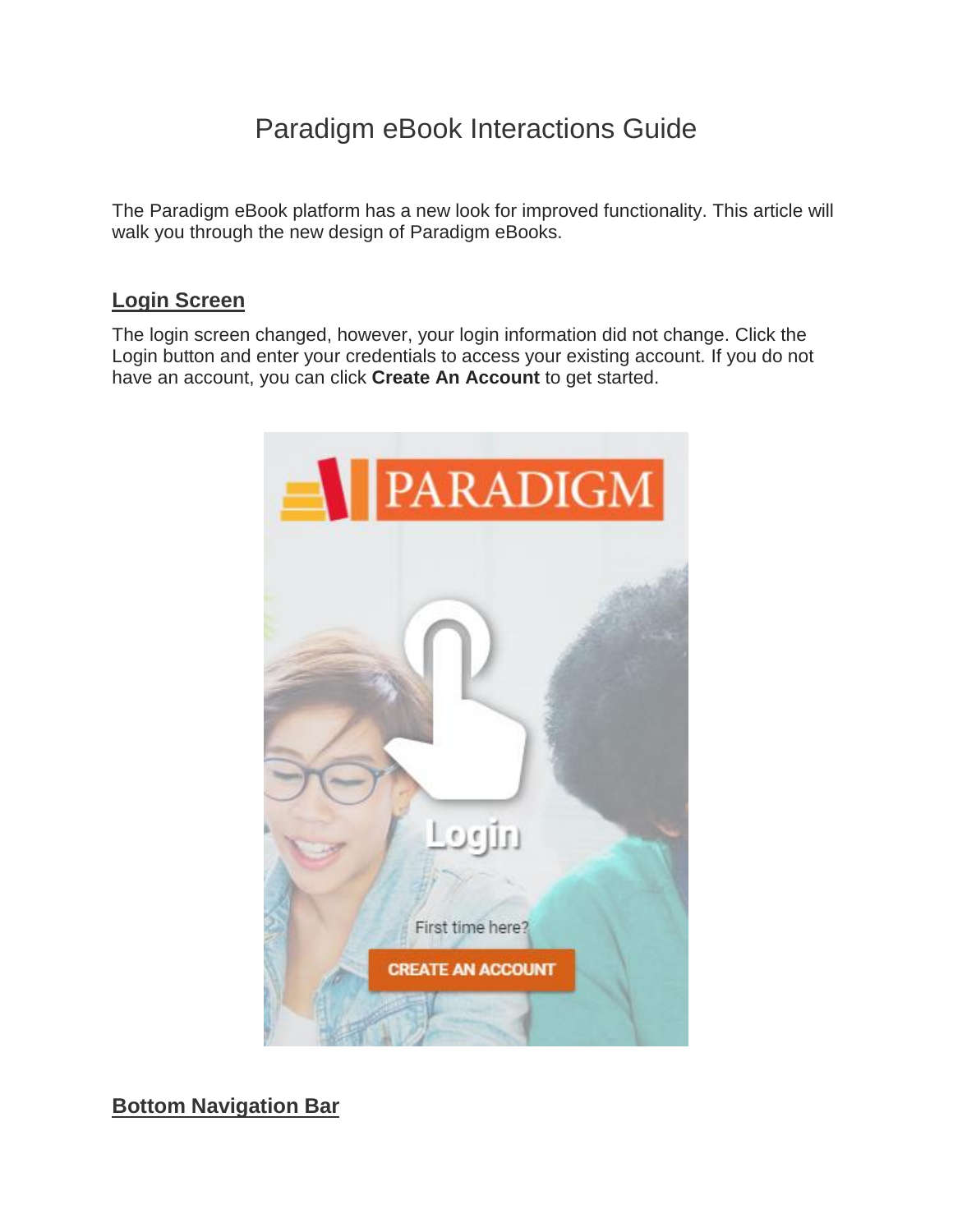These buttons appear along the bottom of your browser when logged in to your account.



The bottom navigation bar has four options: **Redeem, Books, Account,** and if you have district licenses, **Admin.**

**Redeem:** use the redeem button to redeem an access code for an eBook.

Enter the access code and click **REDEEM.**

**Books:** Click this button to see the eBooks on your bookshelf.

**Account:** Use the account button to update your password or other account details.

Under **Account**, you can see a list of eBooks available, expiration dates and print any notes that you've taken in your eBooks.

# **Top Navigation Bar**

These buttons appear in the upper right hand corner of your browser when logged in to your account.



The top navigation bar has three options: **Log out, Night / Day mode,** & **Contact Support.**

**Log out:** Click the padlock to log out of your Paradigm eBooks account. When you click the padlock, you will be asked if you're sure you want to log out.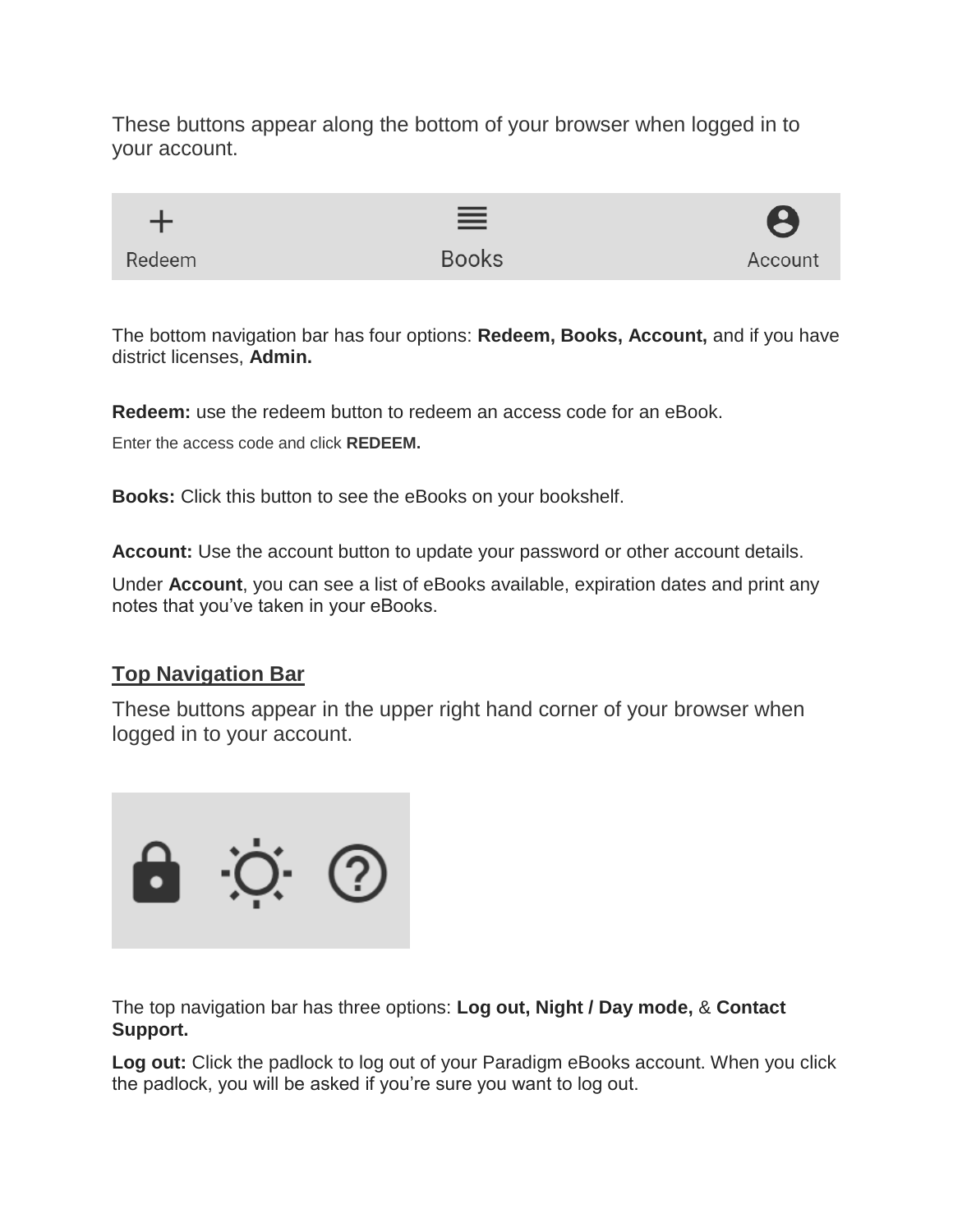**Toggle between night mode and day mode:** When you select the Sun icon, your display will change to night mode which will show darker colors to make viewing easier on your eyes while viewing eBooks in low levels of light. You may toggle back to day mode by clicking on the half crescent.

**Contact Support:** Click the "?" icon to conveniently contact Paradigm Education Solutions Technical Support for help with Paradigm eBooks.

# **eBook Navigation**

The layout of the eBooks is improved for easier navigation. The tool menu is found in the center of the bottom navigation bar between the magnifying glasses. Click the menu toolbox to open your toolbox options.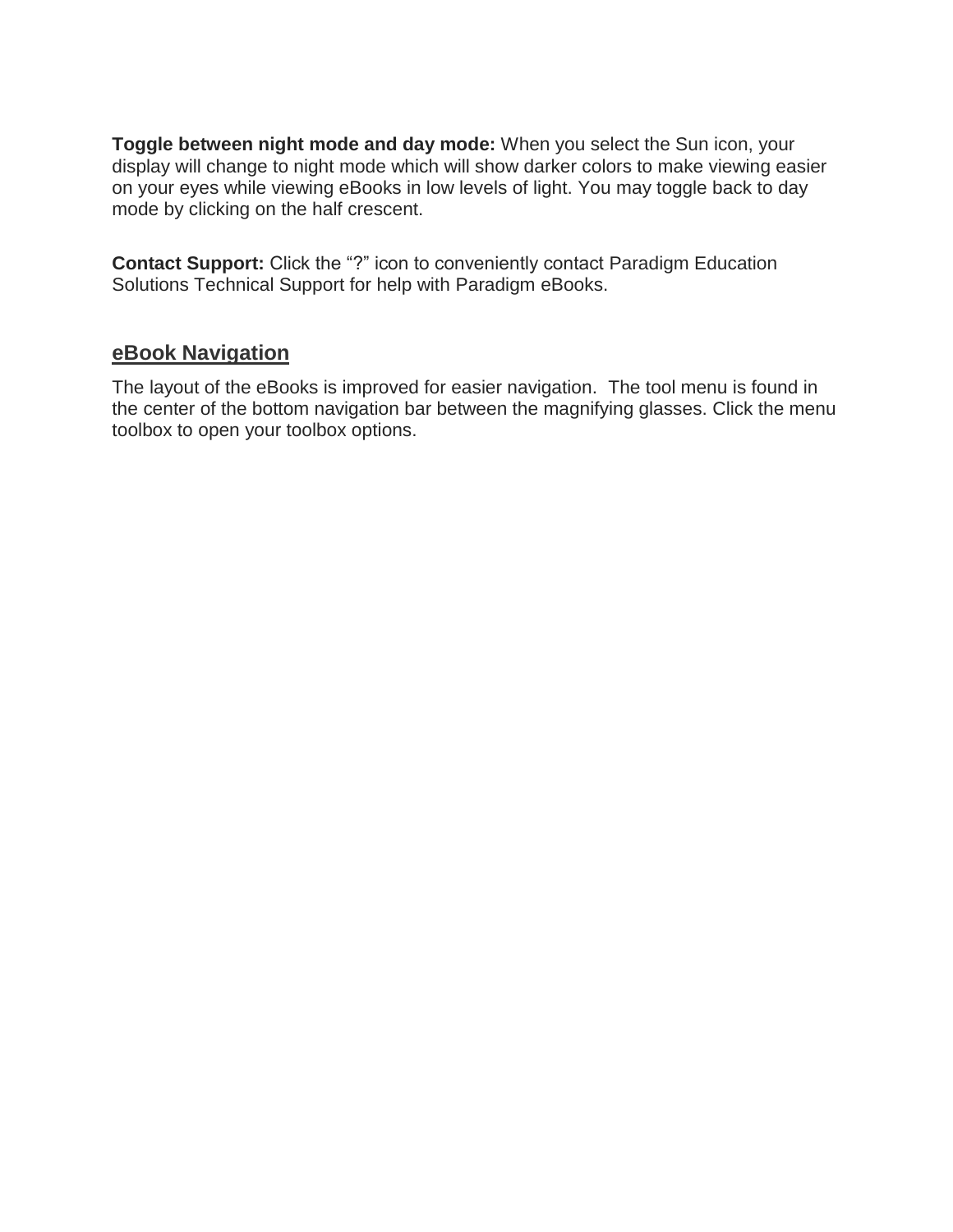

**Fit Width** 



**Fit Height** 



**Dual Page** 



Highlighter



Move

**Take a Note** 



Print



**Jump to Page** 



**Special Characters** 

I. ONE<br>II. TWO<br>III. THREE

**IV. FOUR** 

**Table of** 

**Contents** 

**Search Book** 



**View Bookmarks** 



**Add Bookmark**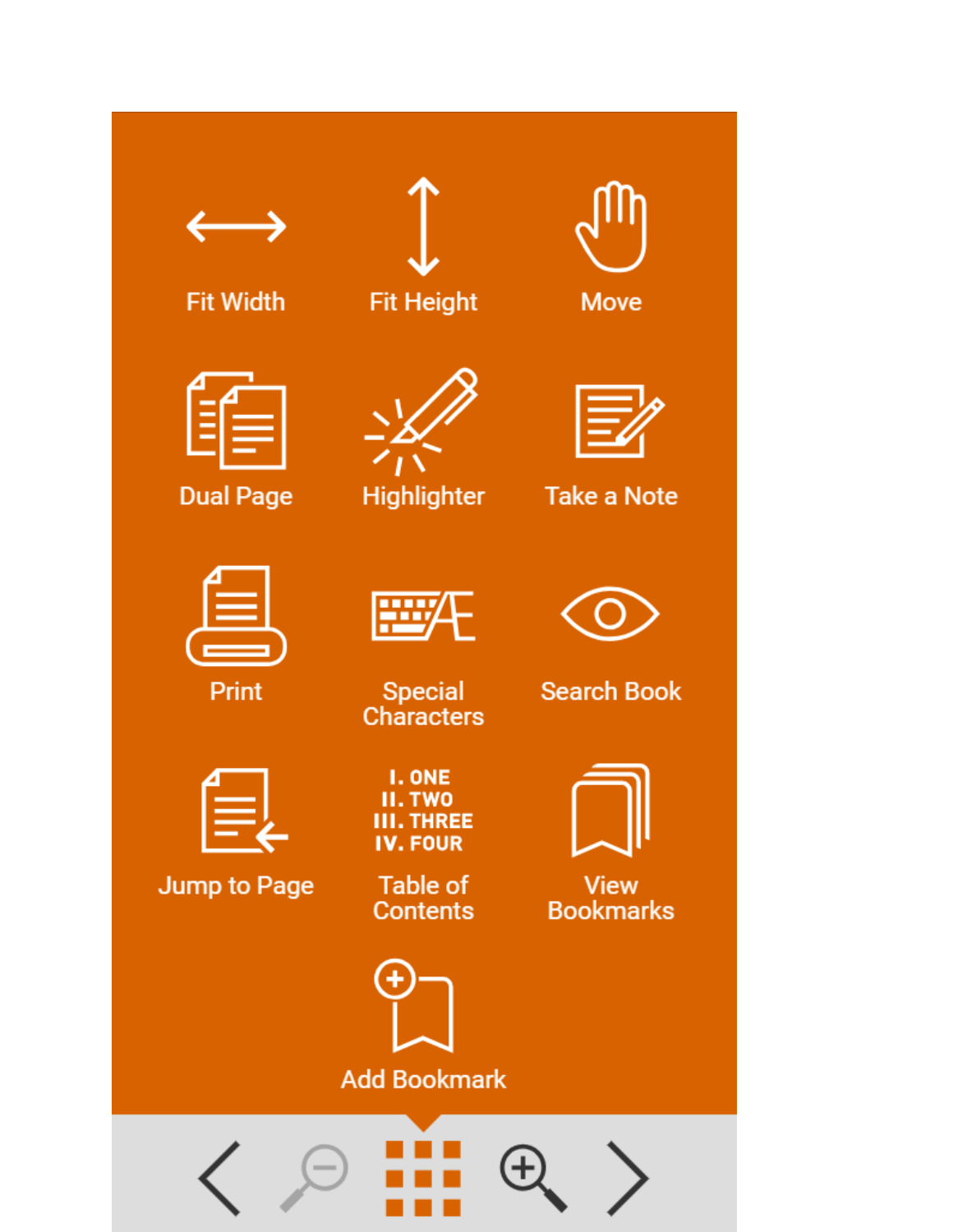## **List of Buttons**

#### **Fit Width & Fit Height**

Clicking the **fit width / height** button will fit the page of the eBook to fit the width or height of the page to your screen.

#### **Move**

Use the **Move** button to pan and zoom the page.

#### **Dual Page/Single Page**

Use Dual/Single page view to toggle between page views. You can choose to view a page spread or a single page.

#### **Highlighter**

Use the highlighter tool to highlight portions of the eBook for future reference.

#### **Take a Note**

Place a note on any eBook page with the "Take a Note" tool. A yellow note pad will appear which you can type a note into. When you click out of the note, it will minimize. Click the note icon to open the note.

#### **Print**

Use this button to print from the eBook.

#### **Search**

Use this feature to search for keywords in English or in the target language.

## **Jump to Page**

Use this button to jump to a page in the eBook. When you select this button, a scrub bar will appear near the page number so you can scrub through the pages.